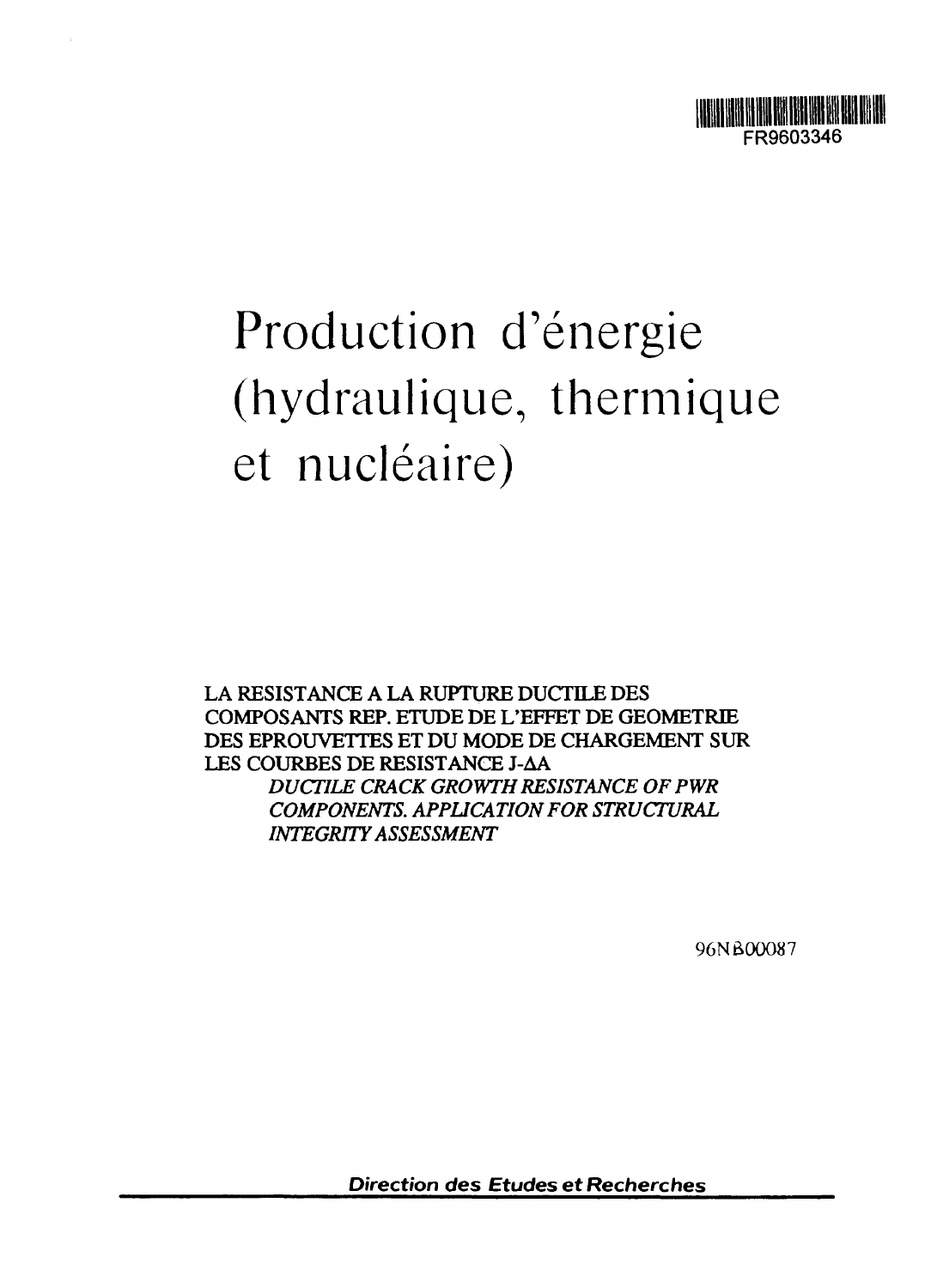**/', <sup>7</sup>**  $74D$ **Direction des Etudes et Recherches EDF** Electricité SERVICE RÉACTEURS NUCLÉAIRES ET ECHANGEURS de France Département Etude des Matériaux

Doc TRN Privation Gestlon

1995

**BETHMONT M.** ERIPRET C. LE DELLIOU P. FRUND J. M.

## **LA RESISTANCE A LA RUPTURE DUCTILE DES COMPOSANTS REP. ETUDE DE L'EFFET DE GEOMETRIE DES EPROUVETTES ET DU MODE DE CHARGEMENT SUR LES COURBES DE RESISTANCE J-AA**

## *DUCTILE CRACK GROWTH RESISTANCE OF PWR COMPONENTS. APPLICATION FOR STRUCTURAL INTEGRITY ASSESSMENT*

Pages : 14 96NB00087

Diffusion : J.-M. Lecœuvre EDF-DER Service EPN. Département SID 1, avenue du Général-de-Gaulle 92141 Clamart Cedex

© **Copyright EDF 1996 ISSN 1161-0611**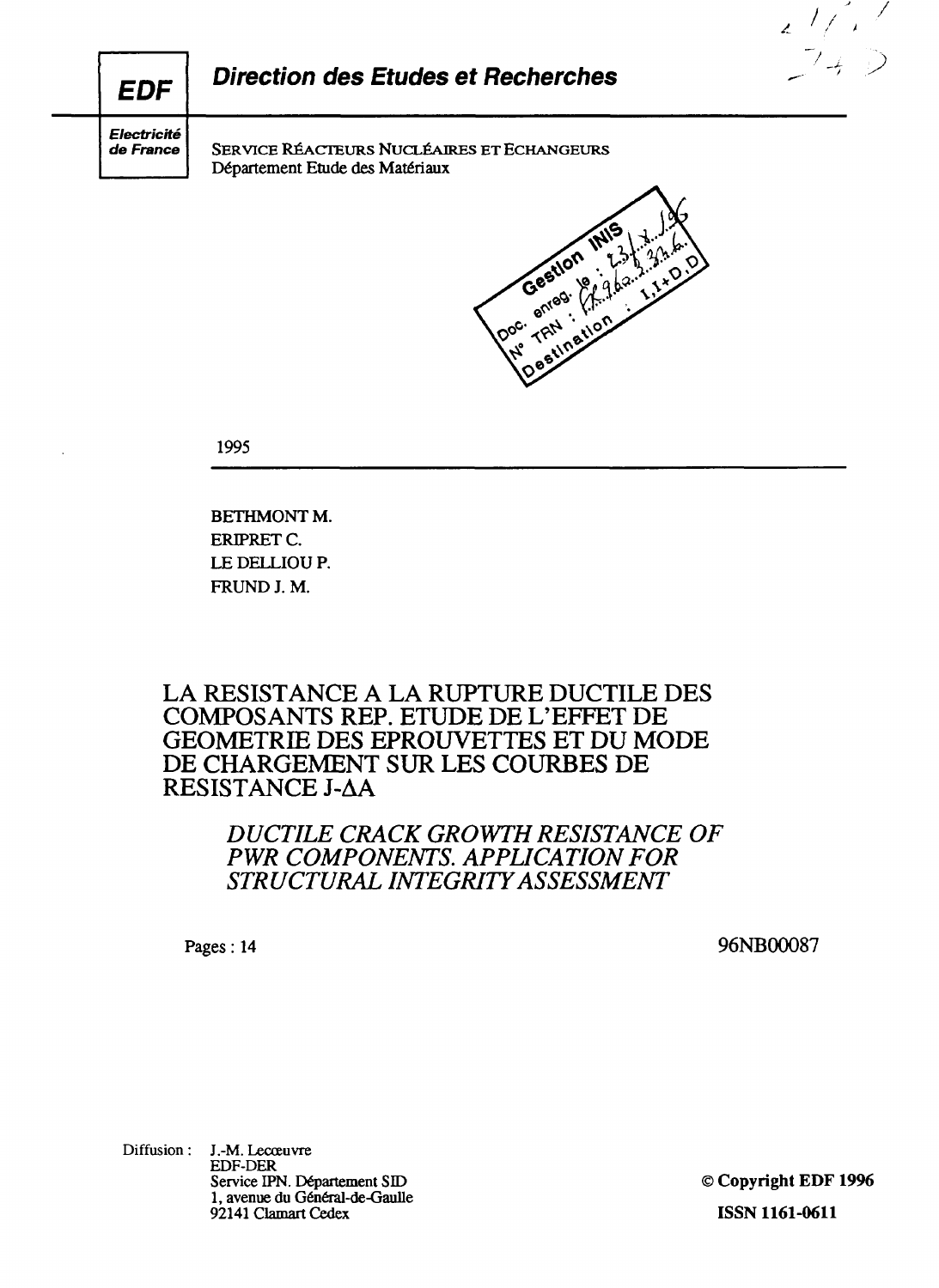### SYNTHESE :

L'étude de la tenue mécanique des composants nucléaires nécessite de connaître la résistance à la déchirure ductile des matériaux concernés. Cette résistance se traduit par une courbe, fondée sur la théorie de l'intégrale J, donnant l'évolution de J en fonction de la propagation de la fissure  $\Delta a$ . Les courbes étant déterminées en laboratoire à partir d'essais effectués sur éprouvettes  $CT$ , leur application aux composants industriels pose question. En effet, on sait bien que les valeurs mesurées dépendent de paramètres *ièis* que les dimensions des éprouvettes et du type de chargement appliqué (tension ou flexion) : les courbes dépendent en fait de l'état des contraintes et des déformations. Mais l'influence de ces paramètres dépend des mécanismes d'endommagement des matériaux qui se produisent avant l'amorçage de la rupture et durant la propagation.

La comparaison de courbes de résistance, d'acier de cuve, obtenues sur éprouvettes CT et sur composants de grandes dimensions soumis à des chocs thermiques, confirme que ces courbes sont identiques pour un même état de contraintes et de déformations. Dans le cas contraire, l'effet du mode de chargement a pu être calculé par la méthode de l'approche locale qui modélise la coalescence de trous initialement formés autour des inclusions caractéristiques de la rupture ductile.

Des essais effectués sur de l'acier au C-Mn des tuyauteries secondaires montrent que les courbes de résistance dépendent des dimensions des éprouvettes CT : les valeurs les plus basses sont obtenues à partir des éprouvettes les plus épaisses. Cet effet provient vraisemblablement de l'apparition de décohésions le long des inclusions allongées observables en surface de rupture.

Avec des aciers austéno-ferritiques vieillis les différences entre les courbes de résistance déduites d'essais sur éprouvettes de laboratoire et de tubes droits sous pression interne n'ont pas pu être correctement interprétées avec le modèle de rupture ductile. Un modèle a donc été développé, adapté aux mécanismes spécifiques de rupture, qui se caractérise par le clivage de la phase ferritique suivi du cisaillement des ligaments d'austénite.

De même, avec des joints soudés, présentant des zones à caractéristiques mécaniques différentes, les courbes de résistance peuvent être correctement évaluées par une modélisation fine.

Les valeurs de tenacité de l'acier de cuve dans le domaine de la transition dépendent des dimensions des éprouvettes : cet effet a été interprété par une modélisation qui permet de simuler numériquement le début de propagation par déchirure ductile suivi par le déclenchement du clivage. L'effet observé est lié à l'aspect statistique du déclenchement du clivage.

L'ensemble de ces résultats démontre que les courbes de résistance à la rupture ductile des matériaux dépendent bien de l'état des contraintes et des déformations mais il montre aussi l'influence des mécanismes de rupture réellement mis en jeu dans le matériau.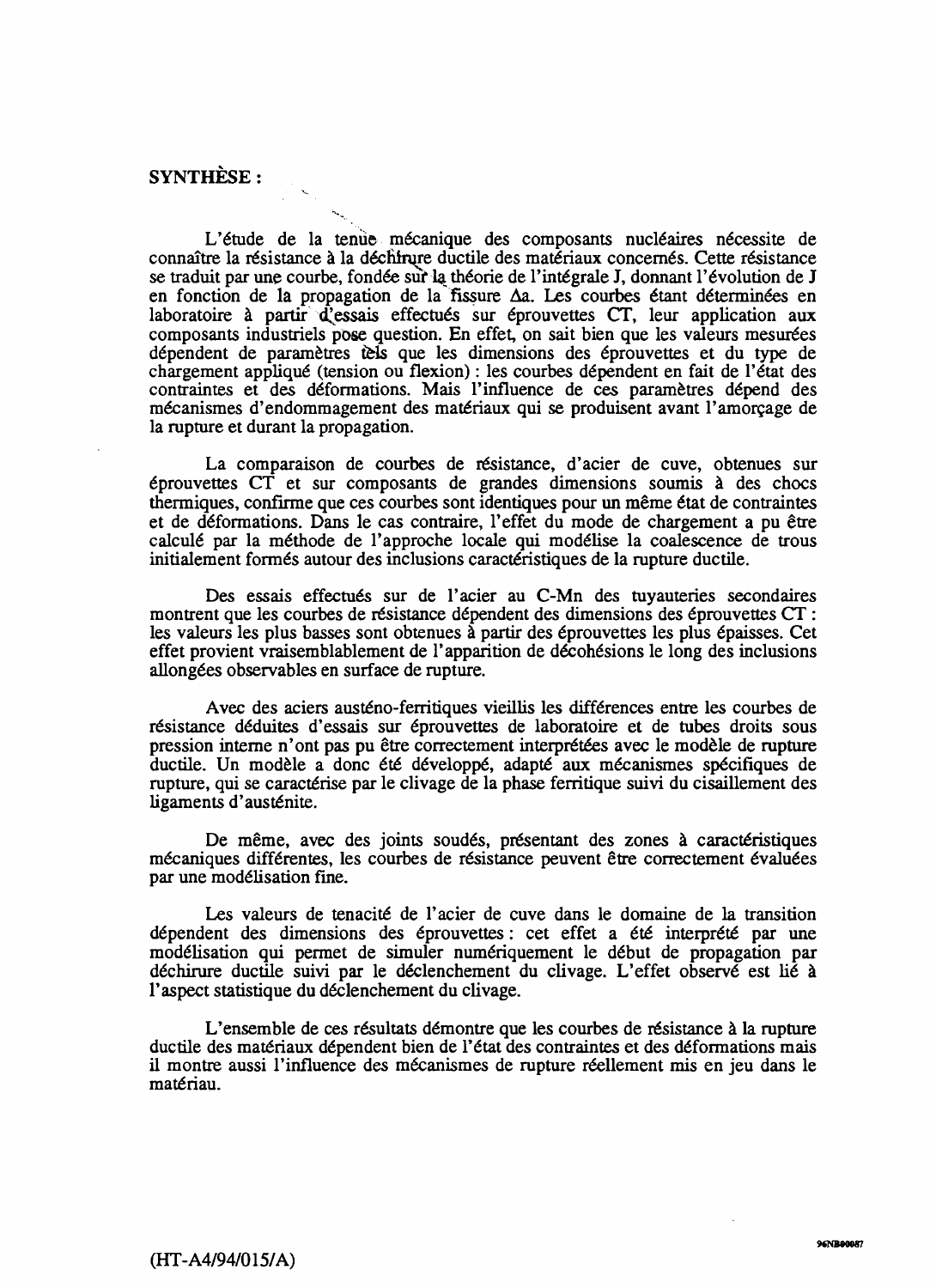#### **EXECUTIVE SUMMARY** :

Integrity assessment of nuclear components implies knowledge of the ductile crack growth resistance of the materials concerned. This resistance is defined by J resistance curves, based on the J integral theory, which gives the J versus  $\Delta a$  crack propagation. Since the curves are determined in the laboratory, using tests on CT test specimens, their application to industrial components is questionable. We know that the measured values depend on parameters such as the size of the specimens and the type of load applied (tensile or bending), so that the curves in fact reflect the stress-strain condition produced. But the influence of these parameters depends on material damage mechanisms which occur prior to failure initiation and during crack propagation.

A comparison between vessel steel resistance curves obtained on CT test specimens and on large components subjected to thermal shocks confirms that these curves are identical providing the stress-strain condition is the same. In cases where this is not so, the effect of the loading mode has been calculated by the local approach method which models the coalescence of holes initially formed round the inclusions characterizing ductile cracking.

Tests performed on the secondary piping C-Mn steel show that the resistance curves depend on the size of the CT test specimens, with the lowest values corresponding to the thickest test pieces. This effect is probably due to decohesions occurring along elongated inclusions and observable at the fracture surface.

With age-hardened austeno-ferritic steels, the differences between resistance curves derived from laboratory specimen tests and those corresponding to straight tubes subjected to internal pressure could not be correctly interpreted with the ductile crack growth model. So a model was developed adapted to the specific fracture mechanisms involved, characterized by cleavage of the ferritic phase followed by shearing of the austenite ligaments.

Similarly, in the case of welds between metals featuring dissimilar mechanical characteristics, resistance curves can be correctly assembled by fine modelling.

Vessel steel toughness values in the transition region depend on the size of the test specimens and this effect was interpreted in the model by numerical simulation of incipient ductile crack propagation followed by cleavage initiation.

All these results confirm that ductile crack growth resistance curves for materials depend on the stress-strain condition but also evidence the influence of the fracture mechanisms at work within the material.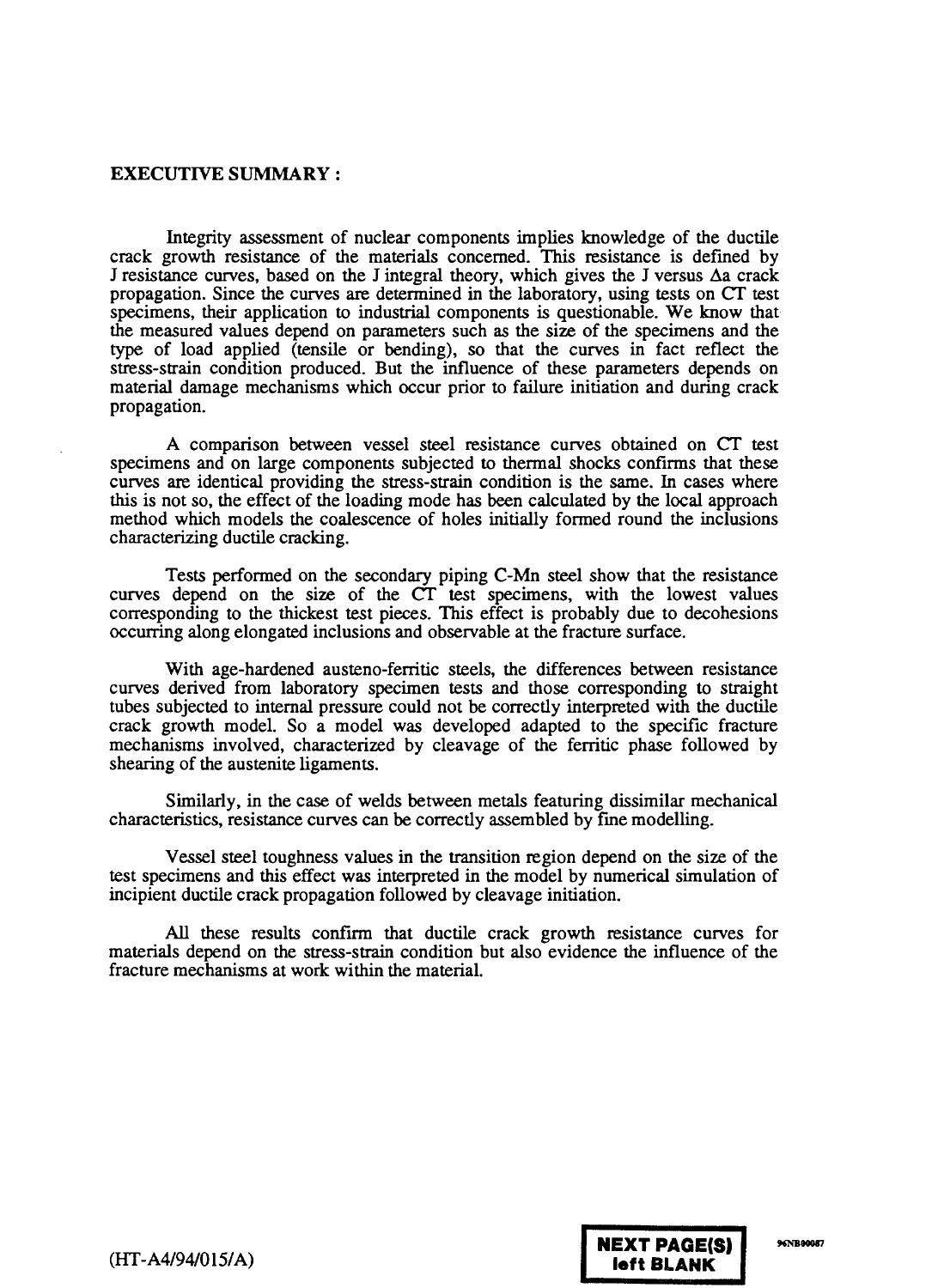#### **DUCTILE CRACK GROWTH RESISTANCE OF PWR COMPONENTS APPLICATION FOR STRUCTURAL INTEGRITY ASSESSMENT**

**M. Bcthmont\*. C. Eripret\*, P. Le Delliou\*. JM Frund\***

**J-resistance curves deduced from different materials and test specimens are compared. It is shown that the specimen geometry and the mode of loading effects are dependent on the physical mechanisms of fracture of the materials.**

#### **INTRODUCTION**

**Structural integrity assessment of PWR components, as pressure vessel and piping, needs to evaluate the ductile crack growth resistance which is generally characterized by J resistance curves (or J-R curves) based on the path-independent J Integral. These curves are more often obtained from laboratory tests with small specimens as CT-specimens and their application to large component safety analysis could be questionnable. Indeed, it is well known that J-R curves could depend on the specimen size and on the loading mode (i.e. bending stress versus tensile stress) but this dependency could be different from one material to another. This means that it would depend not only on the stress-strain state but also on the actual local fracture mechanisms (i.e. the damage) occuring before the crack initiation or during the crack propagation.**

**The purpose of this paper is to gather some results of crack growth resistance measurement studied at EDF with different materials in order to show how the effect of the parameters, as specimen geometry and mode of loading, is directly related to the local fracture mechanisms or the microstructure of the materials. For that a number of results are analysed by means of the local approach of fracture which is a very useful tool to predict quantitatively the J-R curve dependency, related to fracture mechanisms,**

Authors gigs acrefs

 $X/EN$   $X6$ )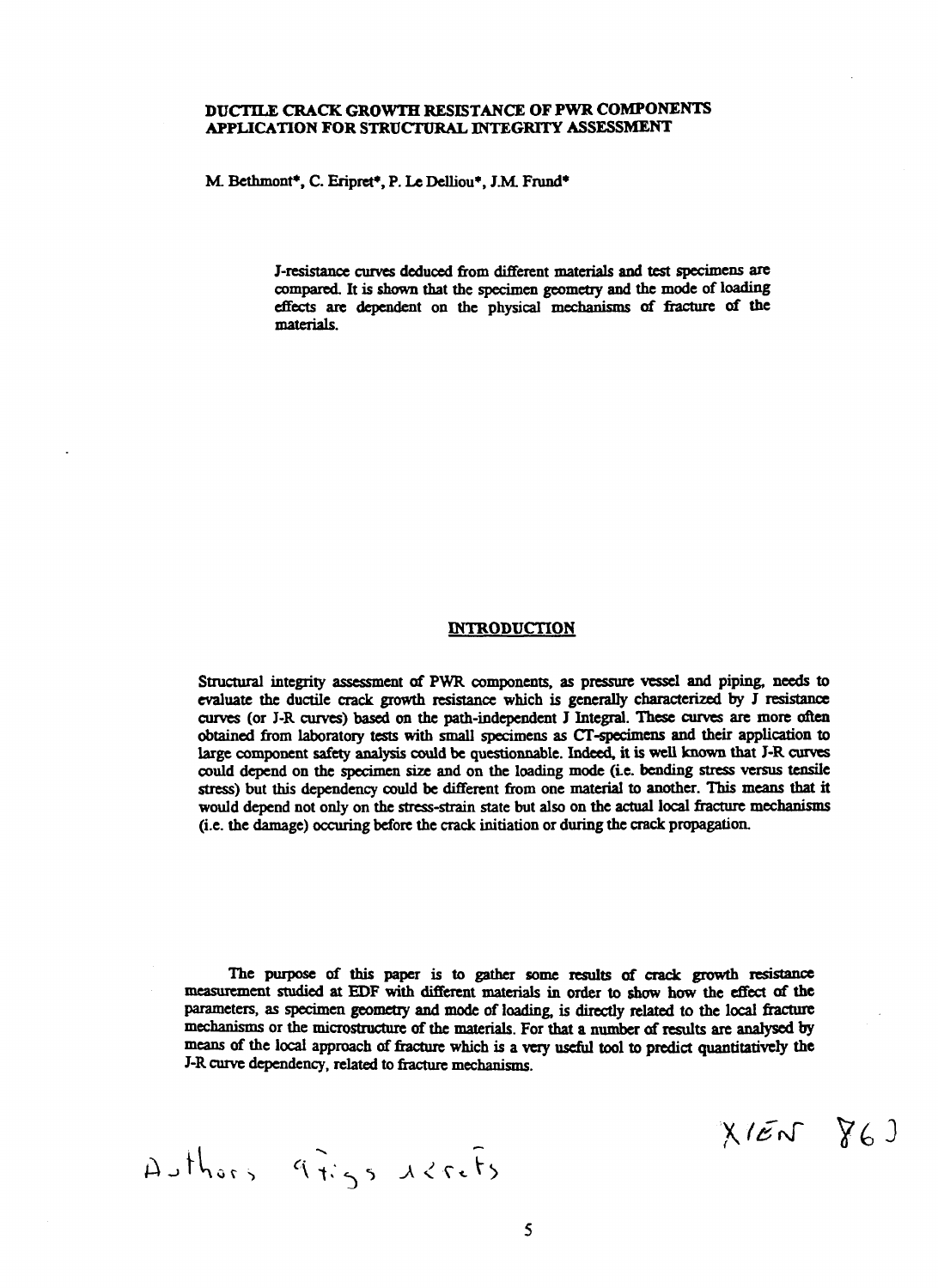#### **DUCTILE CRACK GROWTH RESISTANCE OF PWR COMPONENTS APPLICATION FOR STRUCTURAL INTEGRITY ASSESSMENT**

M. Bethmont\*, C. Eripret\*, P. Le Delliou\*, J.M. Frund\*

J-resistance curves deduced from different materials and test specimens are compared. It is shown that the specimen geometry and the mode of loading effects are dependent on the physical mechanisms of fracture of the materials.

#### **INTRODUCTION**

Structural integrity assessment of PWR components, as pressure vessel and piping, needs to evaluate the ductile crack growth resistance which is generally characterized by J resistance curves (or J-R curves) based on the path-independent J Integral. These curves are more often obtained from laboratory tests with small specimens as CT-specimens and their application to large component safety analysis could be questionnable. Indeed, it is well known that J-R curves could depend on the specimen size and on the loading mode (i.e. bending stress versus tensile stress) but this dependency could be different from one material to another. This means that it would depend not only on the stress-strain state but also on the actual local fracture mechanisms (i.e. the damage) occuring before the crack initiation or during the crack propagation.

*\*Électricité de France, Direction des Études et recherches Service Réacteurs Nucléaires et Échangeurs Route de Sens, 77250 Moret sur Loing, France*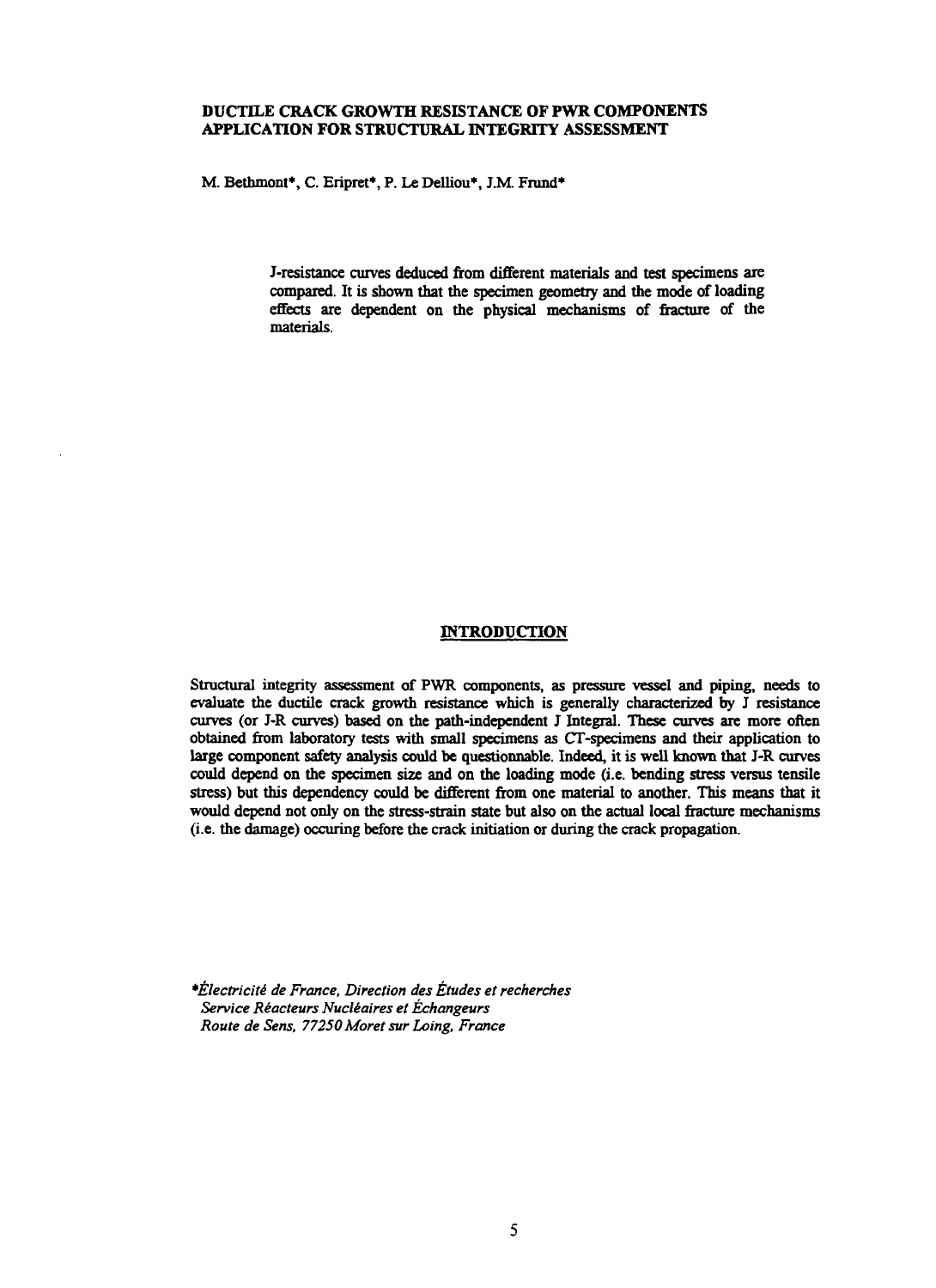**The purpose of this paper is to gather some results of crack growth resistance measurement studied at EDF with different materials in order to show how the effect of the parameters, as specimen geometry and mode of loading, is directly related to the local fracture mechanisms or the microstructure of the materials. For that a number of results are analysed by means of the local approach of fracture which is a very useful tool to predict quantitatively the J-R curve dependency, related to fracture mechanisms.**

#### **J RESISTANCE CURVES OF PRESSURE VESSEL STEEL**

**Several experimental programs on large scale specimens were organized to evaluate capabilities of the fracture mechanics concepts employed in structural integrity assessment of PWR pressure vessels. Most of them aimed at investigating the upper shelf toughness fracture behaviour of low alloyed steels, and to assess the validity of the J-integral and J-resistance curve concepts regarding to ductile crack propagation.**

**One of the thermal shock experiments performed at MPA-Stuttgart (NKS3 test) has been analysed by Bethmont et al (1). This test was carried out on large hollow cylinder (thickness = 200 mm and inside radius = 200 mm) containing a circumferential crack at inside surface. After the thermal shock (between 300°C and room temperature), the crack grows in ductile regime up to 3.5 mm. The comparison between experimental crack growth measurements and numerical predictions from J-resistance curves, determined on CT specimens, is satisfactory. That means that no "specimen effect" is observed on J-resistance curves. This can be easily explained by the similarity of the stress state at crack tip in the large cylinder and in CTspecimen. For this test, the local approach method has been applied, based on the Rousselier's method which simulates the growth of cavities characterizing the ductile damage. The results of this method give also good prediction of crack growth in comparison with the experimental results (1).**

**Another study concerns the first spinning cylinder test, performed by AEA Technology. This test involved the rotation of a 200 mm thick cylinder (fabricated from a modified A508 Cl 3 steel) containing a full-length axial flaw to an angular speed of 2600 rpm at the temperature of 290°C (Eripret and Rousselier (2)). This test aimed at generating ductile crack growth by increasing progressively the rotational speed, that created a membrane hoop stress across the thickness. The first objective of this test was to provide experimental data that would permit the construction of a J-resistance curve. A geometry effect (thickness, load, or size effect) was experimentally pointed out and exhibited the problem of transferabiliry of toughness data from small scale to large scale specimens (figure 1). An analysis of this test, by means of local approach to fracture based on the Rousselier's model, has been carried out. This modelling is able to account for local effects of the crack area loading factors, such as stress triaxiality. The prediction of crack growth by this model is in a good agreement with experimental results (figure 1). As the stress triaxiality around the crack tip is larger in the CT specimen than in this hollow structure (figure 2), the material damage (i.e. the cavity growth) increases earlier and the steel resistance to ductile tearing is lower in a CT specimen.**

#### **J RESISTANCE CURVES OF C-Mn STEELS OF PIPING**

**The general use of 1T-CT specimens, in laboratories, comes from previous study results which have shown that the measures are generally conservative as the specimens are thinner than the components - see for example De Roo et al (3) -. However, Hiser and Terrel (4) have shown different results : the lowest J resistance curves are obtained from largest specimens of 100 mm**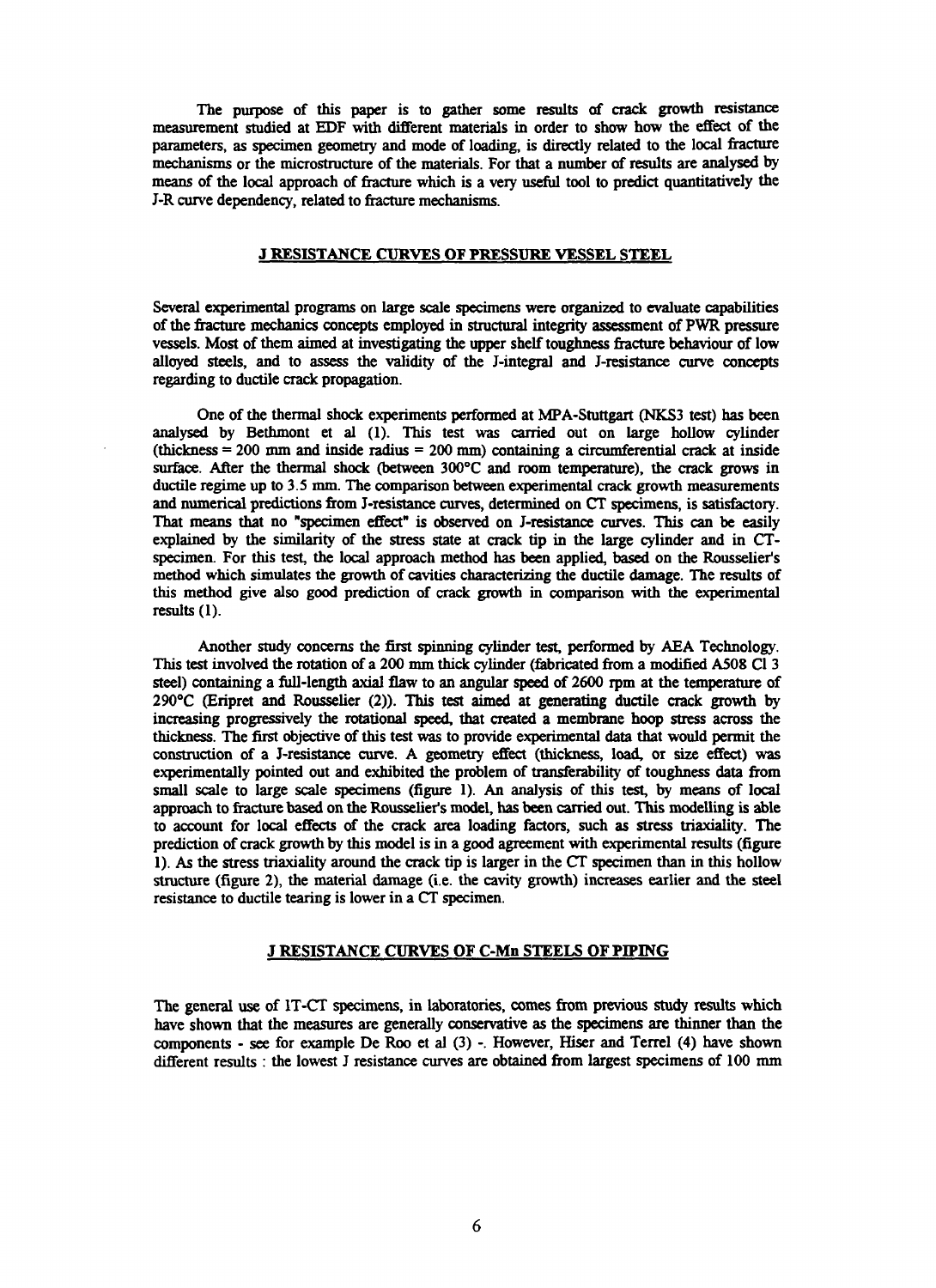**thickness. The investigated material, a A302-B steel, presents a high sulphur content and a low Charpy upper shelf energy. Furthermore, such equivalent results are also presented by Roos et al (5).**

**Some C-Mn steels of PWR secondary piping components, present some characteristics (sulphur content and Charpy upper shelf) quite similar to those of the material of the study described in (4). So, a study has been undertaken at EDF in order to verify if and why a dimension effect may be observed in the case of these steels of relatively low upper shelf energy.**

**Tests were conducted on 1/2T-, IT- and 2T-CT specimens. The test results show that the J0.2 values (J value corresponding to the crack onset from French procedure) deduced from the different specimens are similar. But the propagation resistance of the ductile crack in 2T-CT specimens is lower than in 1/2T- and 1T-CT specimens (figure 3). The fracture surfaces of the different specimens display some splits which are perpendicular to the crack plane and parallel to the plate surface (figure 4). These splits are produced by the separation of the manganese sulphur inclusions. The effect observed on the J resistance curves seems to be relevant to these splits. These results are similar to those presented in (4). It seems that splits, initiated along manganese sulphur inclusions by the through thickness stress (roughly estimated up to 1000 MPa), would modify strongly the local stress-strain state and consequently the resistance to crack growth of the material. A study is in progress to investigate the effect of the splits by the local approach of fracture which could take into account not only the typical ductile damage (i.e. cavity growth) but also split initiation perpendicular to the crack front line.**

#### **J RESISTANCE CURVES OF CAST DUPLEX STAINLESS STEELS**

**The previous example indicates that the local fracture mechanisms (or the material microstructure) is a very important factor which leads to different effects of the specimen geometry on J-resistance curves.**

**A study was undertaken on an aged duplex stainless steel with a high ferrite content (about 20%), which makes it very sensible to thermal aging effects. This material with coarse microstructure (grain size of about 1 mm) causes a large scatter in material response. The mechanisms of damage preceding the cracking are quite different from typical ductile fracture : cleavage cracks take place in the ferrite phase at the onset of the damage. Then the tearing of the austenitic phase leads to the macrocracking.**

**A J-resistance curve derived from CT specimens has been compared to the resistance curve from a pressurized pipe burst test (internal and external diameters are respectively 300 and 400 mm) with the same material at room temperature (figure 5). A sub-surface external defect was machined then precracked in the pipe before the test During the internal pressure increasing, the crack initiates and grows through the thickness of the pipe until the rupture of the pipe. By measurement of the stable crack growth (by electrical potential drop method) it has been possible to determine the J-resistance curve of the pipe material.**

**It seems still, even if the scatter is large with this material, that the geometry effect could explain the difference between the curves.**

**In order to simulate this effect, a first tentative of a numerical simulation based on the assumptions of pure ductile fracture (i.e. only cavity growth) has been carried out by Bethmont et al (6). The results showed that this model was not appropriate for this material, particularly the experimental J-resistance curve from CT specimens could not be correctly fitted with the numerical simulation (figure 6).**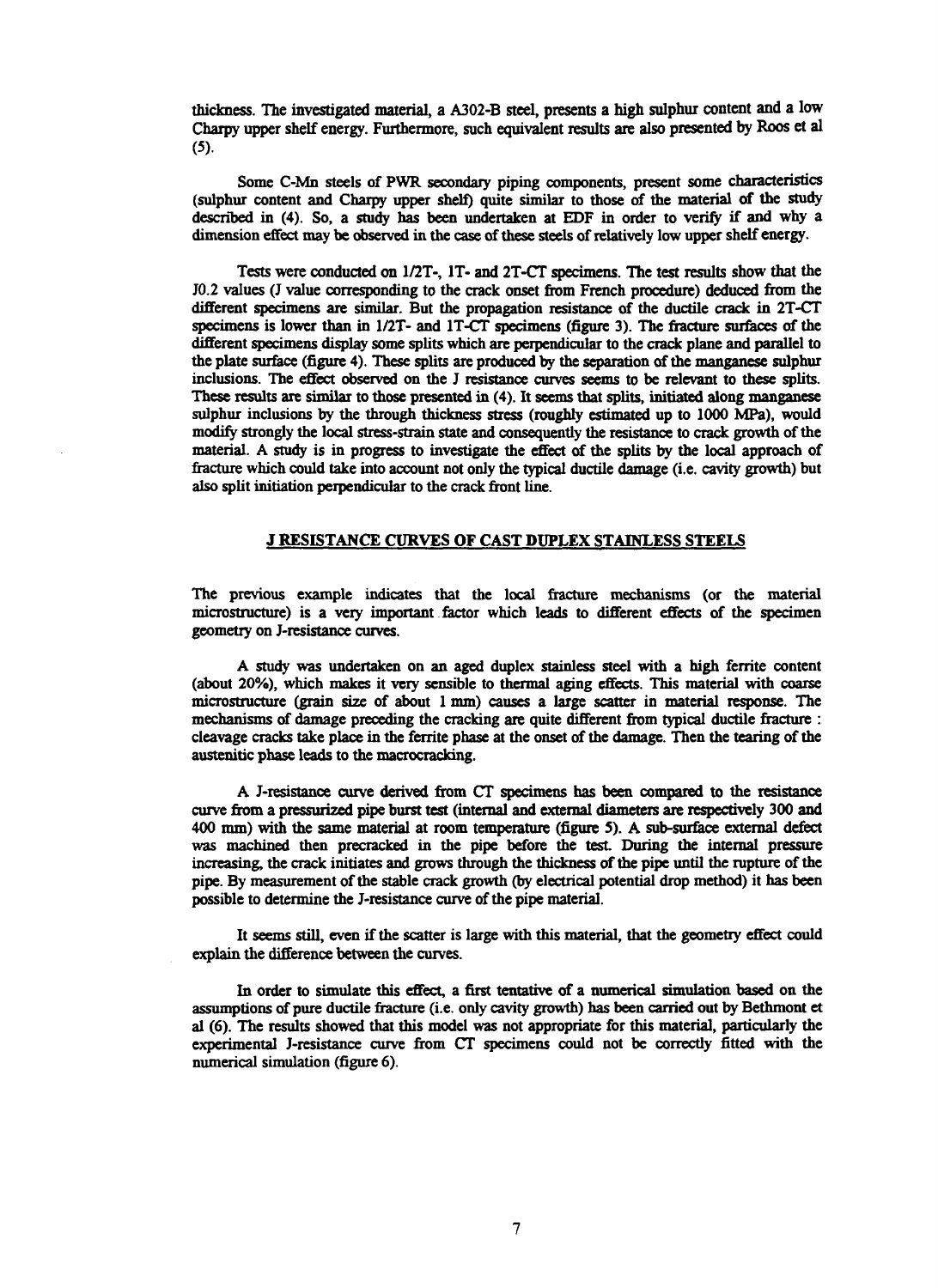**Some investigations conducted to develop new models which have to take into account the actual mechanisms of fracture.**

**Such a model has been developed by Eripret and Sun (7) simulating the crack initiation and also the crack propagation. Initiation and propagation occur quite naturally when the softening effect, due to microcracking and growth of microcracks, becomes greater than hardening due to plasticity of the austenitic phase. The results are attractive : the J-resistance curve is correctly simulated (figure 6). The first evaluation of the geometry effect has been carried out by comparison of numerical J-resistance curves from CT and CCT specimens. The study is now in progress to evaluate the J-resistance curve from pressurized pipe test.**

**The experimental results show that for such a material, the very large scatter comes from the damage mechanisms. The macrocracking depends on the probability to break by cleavage the ferrite phase. This statistical aspect of fracture of duplex stainless steel has been investigated by Pineau and Joly (8).**

#### **J RESISTANCE CURVES OF WELDED JOINTS**

**A typical problem for integrity assessment of components is the evaluation of the ductile resistance of welded joints. In such structures, the inhomogeneity of the materials introduces large variations of the local mechanical properties.**

**A great number of studies have been undertaken in reference with the "mismatch" effect. A typical stucture, investigated at EDF, is the bimetallic welds made of ferritic and austenitic materials.**

**The ductile fracture resistance of austenitic material is high in case of specimens containing only one material but in case of bimetallic specimens, the resistance of the same austenitic material could become lower (see Table 1).**

**It appears clearly, that the interpretation of the tests needs finite elements calculation to model the crack initiation and propagation. The experiments showed that the fracture mechanism responsible for ductile tearing was the growth of small cavities initiated on oxide inclusions in the austenitic weld material. Thus, the study was undertaken with the model developed by** Beremin (9) linking ductility of the material to its microstructure through a cavity growth law. **The growth of cavities is related to stress triaxiality and plastic strain. Failure is assumed to occur when the cavity growth reaches a critical value. The mismatch effect, i.e. the way the harder ferritic material restricts the development of plasticity from the crack tip to the structure, was investigated for a normally diluted bimetallic weld, as well as for a highly diluted weld which enhance the mismatch effect by creating an austenitic martensitic zone which concentrates even more plasticity in the softer austenitic weld.**

**The first numerical simulation of toughness tests were performed at EDF by Chas (10), similar to the previous work described by Devaux et al (11)-, on bimetallic ferritic-austenitic weld and have been conducted to investigate the fracture behaviour of a crack located in the softer austenitic material and close to the bimetallic interface. The main goal of this work was to investigate how the overall toughness of the bimetallic weld could be affected by the mismatch between austenitic and ferritic steel, and how the shear stresses generated near the interface could affect the stress triaxiality.**

**The different results obtained by applying the local approach to fracture model are gathered in the Table 1. They are in good agreement with experimental results.**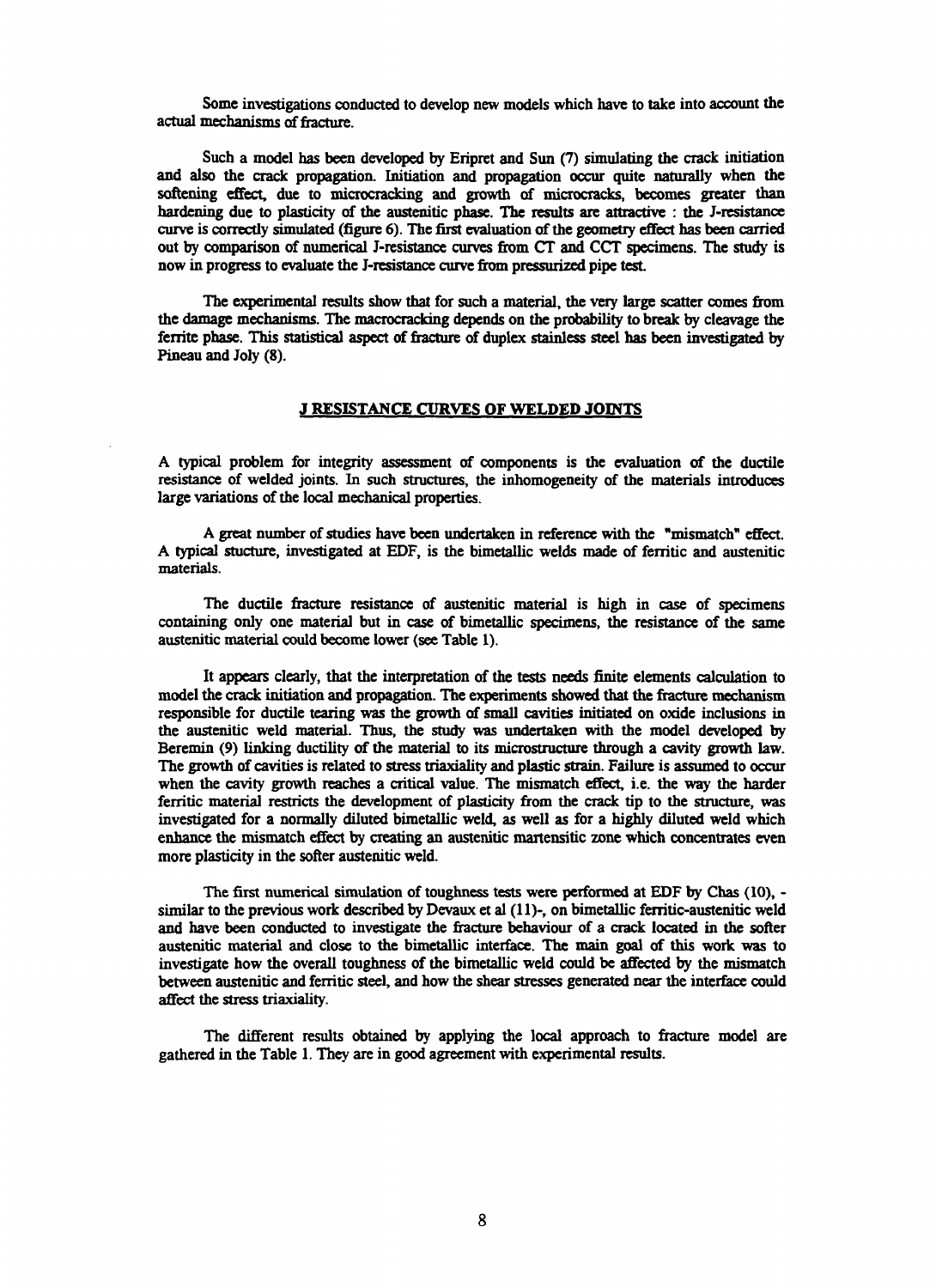| $J_{0,2}$<br>(kJ/m <sup>2</sup> ) | <b>Austenitic</b><br>material | Bimetallic weld<br>(Normal dilution) | Bimetallic weld<br>(High dilution) |
|-----------------------------------|-------------------------------|--------------------------------------|------------------------------------|
| Experimental<br>result            | 98                            | 54                                   | 32                                 |
| Numerical<br>result               | 100                           | 61                                   | 28                                 |

#### TABLE 1 - Comparison of experimental and numerical J0.2 values of bimetallic welds

**These results show that undermatching can affect the overall toughness of the welds (Rp0.2 = 450 MPa for ferritic and 350 MPa for austenitic materials), according to the enhanced concentration of plastic strain at the crack tip and with respect to the rise of stress triaxiality. It depends on the way by which the surrounding harder materials will restrict the plasticity development pattern when compared to the homogeneous material configuration (figure 7).**

**Moreover, the local approach to fracture model give informations about the possible crack path deviation in bimetallic weld, showing that the crack would rather propagate in the softer austenitic material for a highly diluted weld, while it would probably jump to the bimetallic interface for a normally diluted weld. Those informations are also in good agreement with the experimental observations.**

**This study will be carried on a numerical simulation of ductile crack resistance of welds with different geometry and mode of loading.**

#### **J RESISTANCE CURVES FOR LARGE CRACK PROPAGATION IN PIPES**

**Bending experiments have been conducted on carbon and stainless steel straight pipes containing circumferential machined cracks. The purpose of the program was to develop a better understanding of pipe fracture behaviour in order to evaluate the leak-before-break (LBB) approach and to improve in service flaw assessments.**

**The experiments were carried out on 6" (168 mm) and 16" (406 mm) diameter pipes containing through-wall cracks, with total angles ranging from 30 to 120°. All the tests were performed at 300°C, in four point bending. The determination of crack initiation was done using the d-c electric potential drop method whereas crack propagation was estimated using the marks made by occasional unloadings. During these tests it was observed that large propagation occurs between initiation and maximum load, with crack turning out from the original crack plane.**

**Three-dimensional finite element analyses of seven pipe experiments were performed. The calculations were carried out with load-line displacement and measured crack growth (projected crack length), as input. The crack extension was simulated by successive meshing of the pipe. The energy release rate G was calculated using the THETA method, developed by EDF which has been demonstrated as equivalent to the J parameter derived from Parks method.**

**A predictive analysis aimed to calculate the maximum moment must take into account the crack extension. However the large amounts of crack propagation observed at the maximum**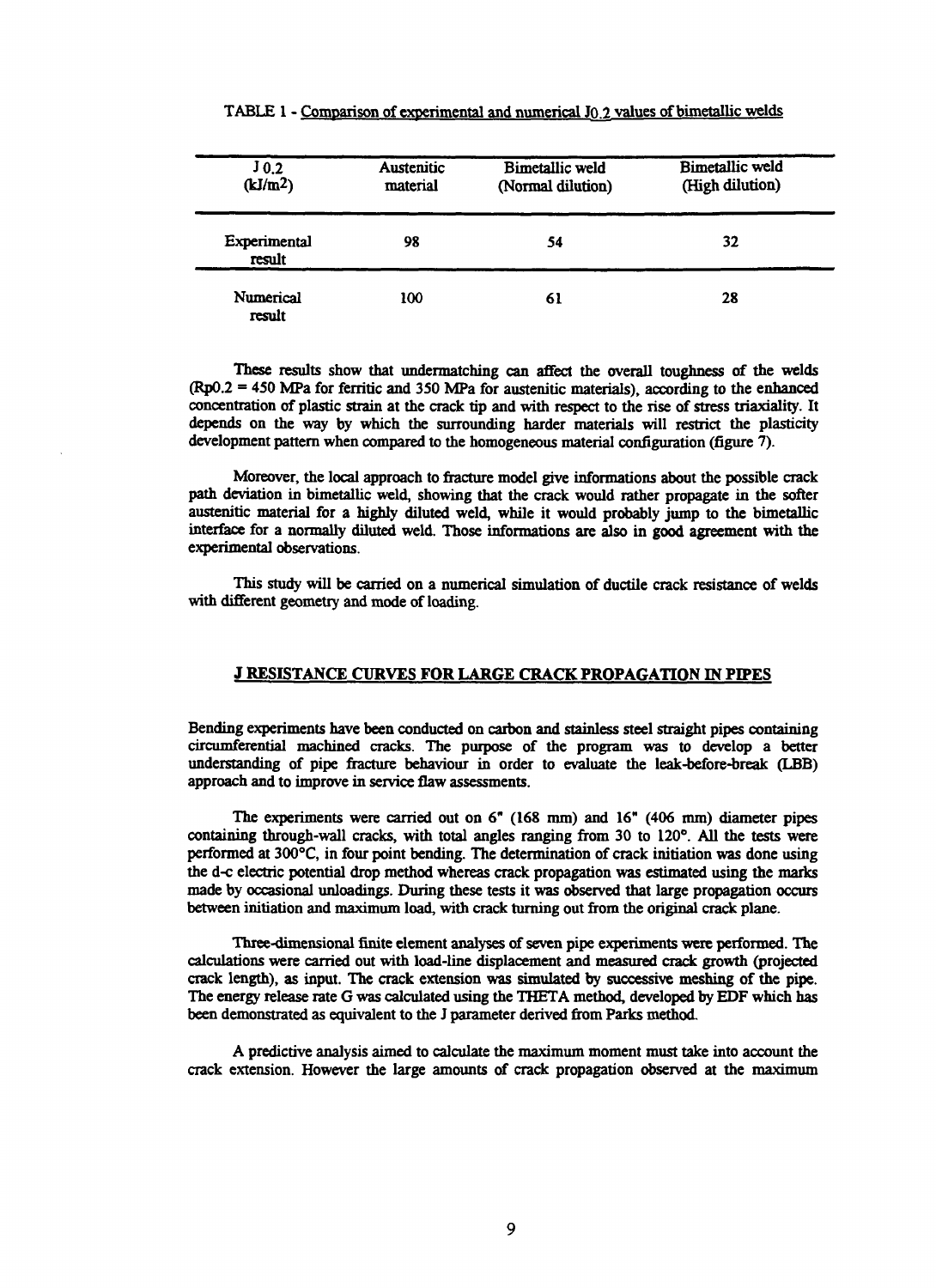**moment (10 to 30 mm) greatly exceed the capacity of standard CT specimens (2 to 3 mm). Furthermore, the size of the specimens is limited by the curvature of the pipe wall. Three solutions are proposed to derive a J-R curve for large crack extension values. The first is to calculate J directly from the pipe test results, but it is no longer a predictive method ! The second is to extrapolate results from CT specimens with a conservative method : i.e. reducing the slope of the J-R curve for large crack extension values. The third solution is to construct the curve by using the G values calculated by the FE method together with the experimental crack growth, for the same load-line displacement. Figure 8 presents an application of this method. The comparison between laboratory specimen and pipe results is limited to the crack initiation and to the first millimeters of ductile crack growth. Nevertheless, a fair agreement is obtained on this limited range of propagation.**

**This result clearly shows that if the dimension (thickness) and the mode of loading (bending) are similar, the J resistance curves are identical. In this case, CT specimens can be used to predict crack initiation. But, the evaluation of the crack propagation beyond few millimeters is not possible : the resistance to crack propagation has to be directly determined on pipes.**

#### **TOUGHNESS IN THE TRANSITION DUCTILE/BRITTLE REGIME**

**The integrity of some components has also to be demonstrated at the temperature near the ductile-brittle transition temperature. In this case, the crack initiates and propagates in ductile regime followed by cleavage conducting to a brittle fracture.**

**Some studies have been carried out in view to evaluate the influence of such parameters as specimen geometry and loading mode on the toughness of materials in the transition regime.**

**The modelling of this type of fracture has been performed by Eripret et al (12) by means of a coupled model in the framework of the local approach of fracture : the ductile damage is simulated by Rousselier model and the cleavage by Weibull model.**

**The first results of the study are concerning on one hand the influence of prior ductile tearing on cleavage initiation, and on the other hand, the effect of size of the specimens on toughness properties. It appears clearly that larger is the specimen sooner occurs cleavage (figure 9). By means of local approach to fracture modelling, it was demonstrated that a lower bound of toughness properties could be predicted and then compared to the design transition curve. Safety margins have been exhibited.**

#### **CONCLUSION**

**Structural integrity assessment of PWR components, as pressure vessel and piping, needs the evaluation of the J-resistance curves of the materials. These curves could depend on the specimen size and on the loading mode (i.e. bending stress versus tensile stress).**

**The results gathered in this paper show that these effects depend on the material behaviour (i.e. on its local mechanisms of fracture) and will be different if the fracture is only dependent of cavity growth or if it includes some other mechanisms as cleavage.**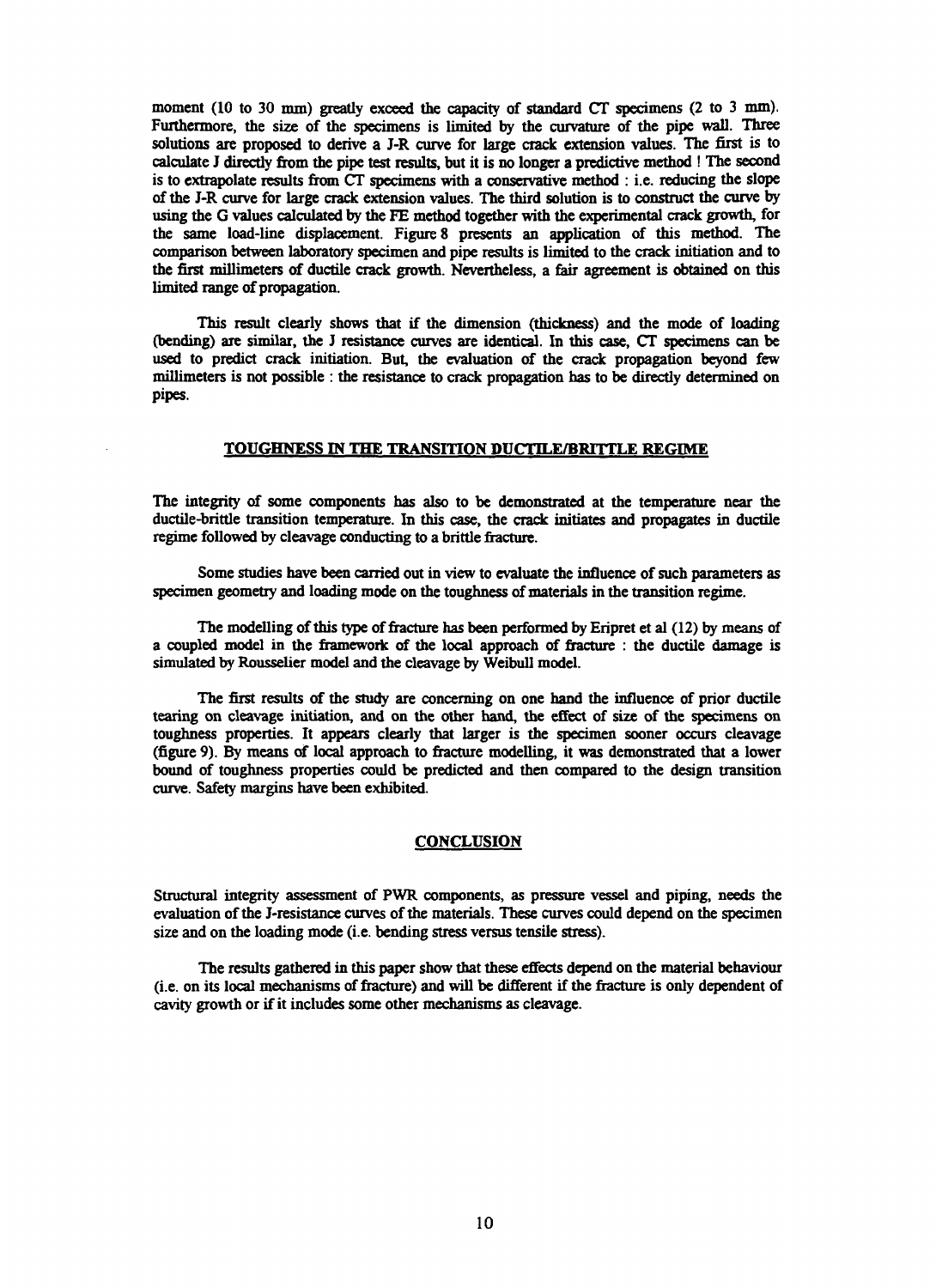**It is shown that the specimen size and the loading mode effects on J-resistance curves can be explained and evaluated by the local approach of fracture which models the actual local damage in relation with the local stress-strain state.**

#### **REFERENCES**

- **(1) Bethmont M. et al, Nuclear Eng. and Design, Vol. 119,1990, pp. 249-261.**
- **(2) Eripret C. and Rousselier G., Press Vessel & Piping Conf. 1991, Vol. 221, pp. 17-23.**
- **(3) De Roo P. et al, ASTM STP 833,1982, pp. 606-621.**
- **(4) Hiser AX and Terrel J.B."Size effects on J-R curves for A302-B Plate", NUREG/CR-5265, MEA-2320 RF, R5, January 1989.**
- **(5) Roos E. et al., ASTM STP 1171, 1993, pp.41-63.**
- **(6) Bethmont M et al., Proceedings of the 7th International Conference on Fracture (ICF7), K.Salama et al. Eds., Pergamon Press, 1989.**
- **(7) Eripret C. and Sun Y., Proceedings of Localized Damage Conference 1992, Edited by M.H. Aliabadi, Computanional Mechanics Publications and Elsevier Applied Science, 1992.**
- **(8) Pineau A. and Joly P., Symposium on Elastic-Plastic Fracture Mechanics, Freiburg, October 9 - 12, 1989.**
- **(9) Beremin F.M., Three-Dimensional Constitutive Relations and Ductile Fracture, S. Nemat-Nasser, Ed., North-Holland Pub. Co., Amsterdam, pp. 185-209, 1981.**
- **(10) Chas G., to be published in 1994.**
- **(11) Devaux J.C. et al., 4th International Conference on Numerical Methods in Fracture Mechanics, A.R. Luxmoore Ed, pp 325 - 336, Pineridge Press, Swansea, 1987.**
- **(12) Eripret C. and al., ASME Summer Meeting 1992, AMD-Vol. 137, pp. 195-203.**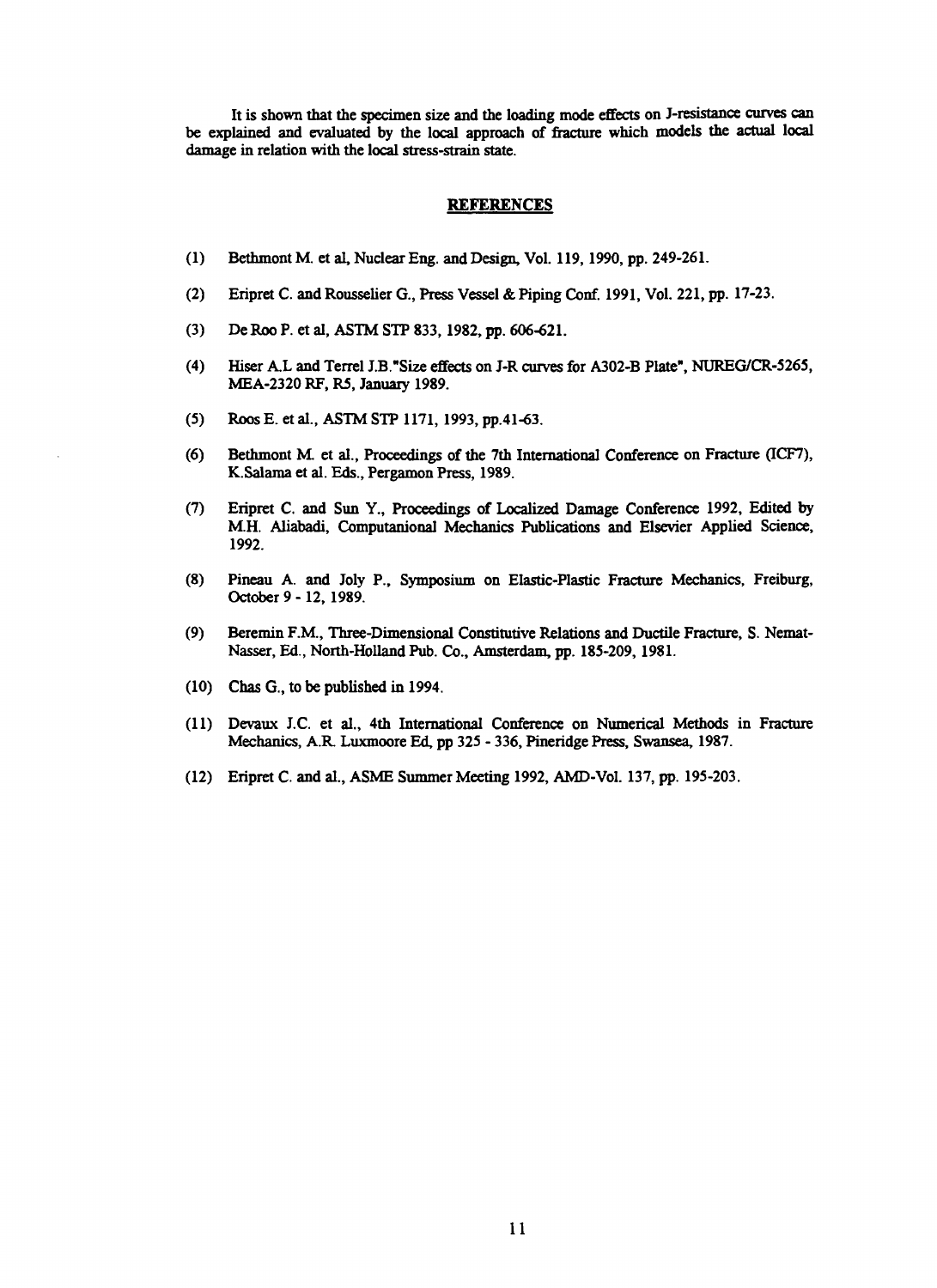

Figure 3 : Comparison of J-resistance curves of low upper shelf energy C-Mn steel obtained with 1/2T-. 1T- and 2T-CT specimen.

Figure 4 : Fracture surface of C-Mn steel.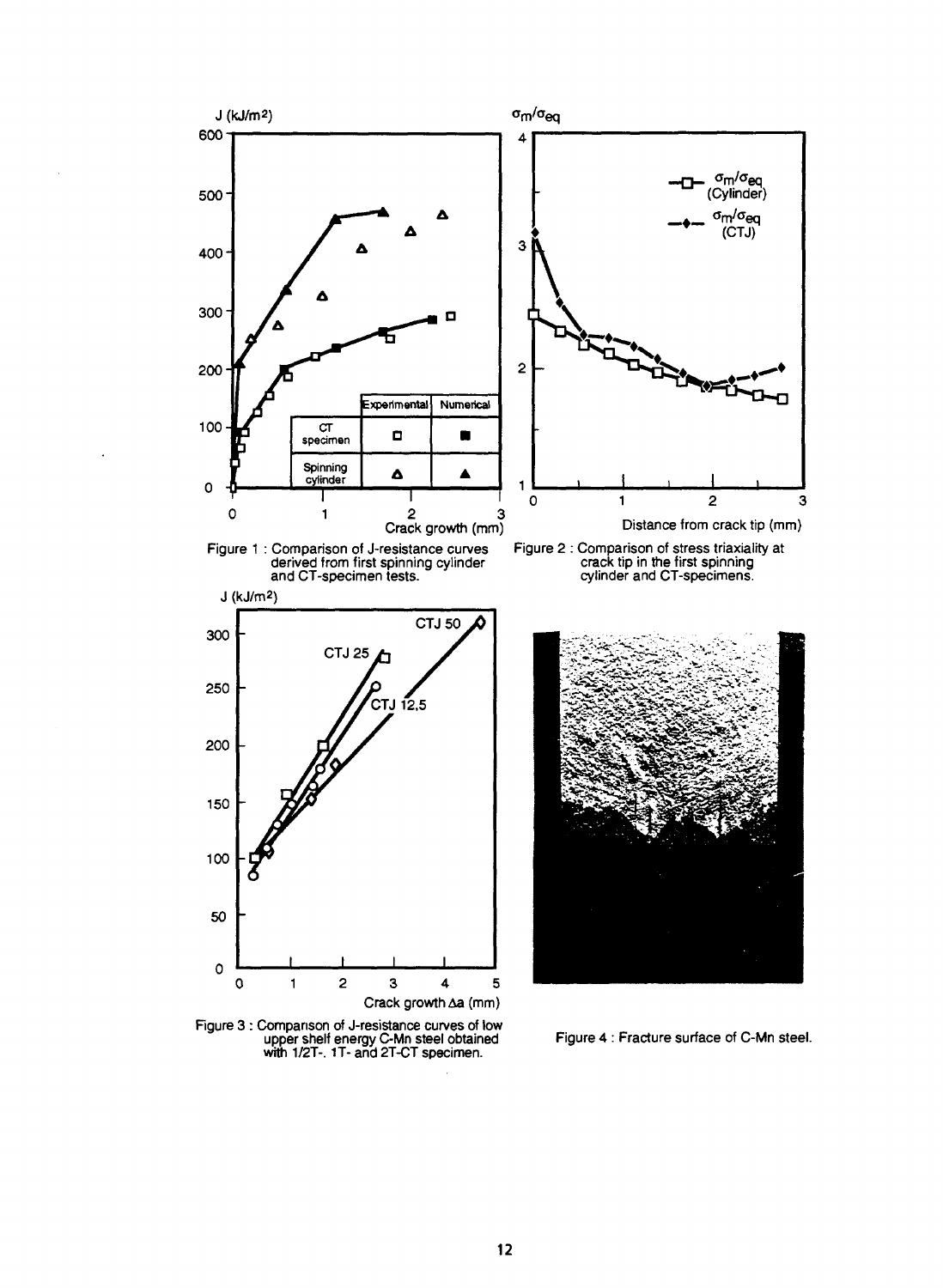

Figure 5 : Comparison of experimental J-resistance curves of aged duplex stainless steel obtained with burst test pipe and CT specimen.



aged duplex stainless steel.

a bimetallic CT specimen.